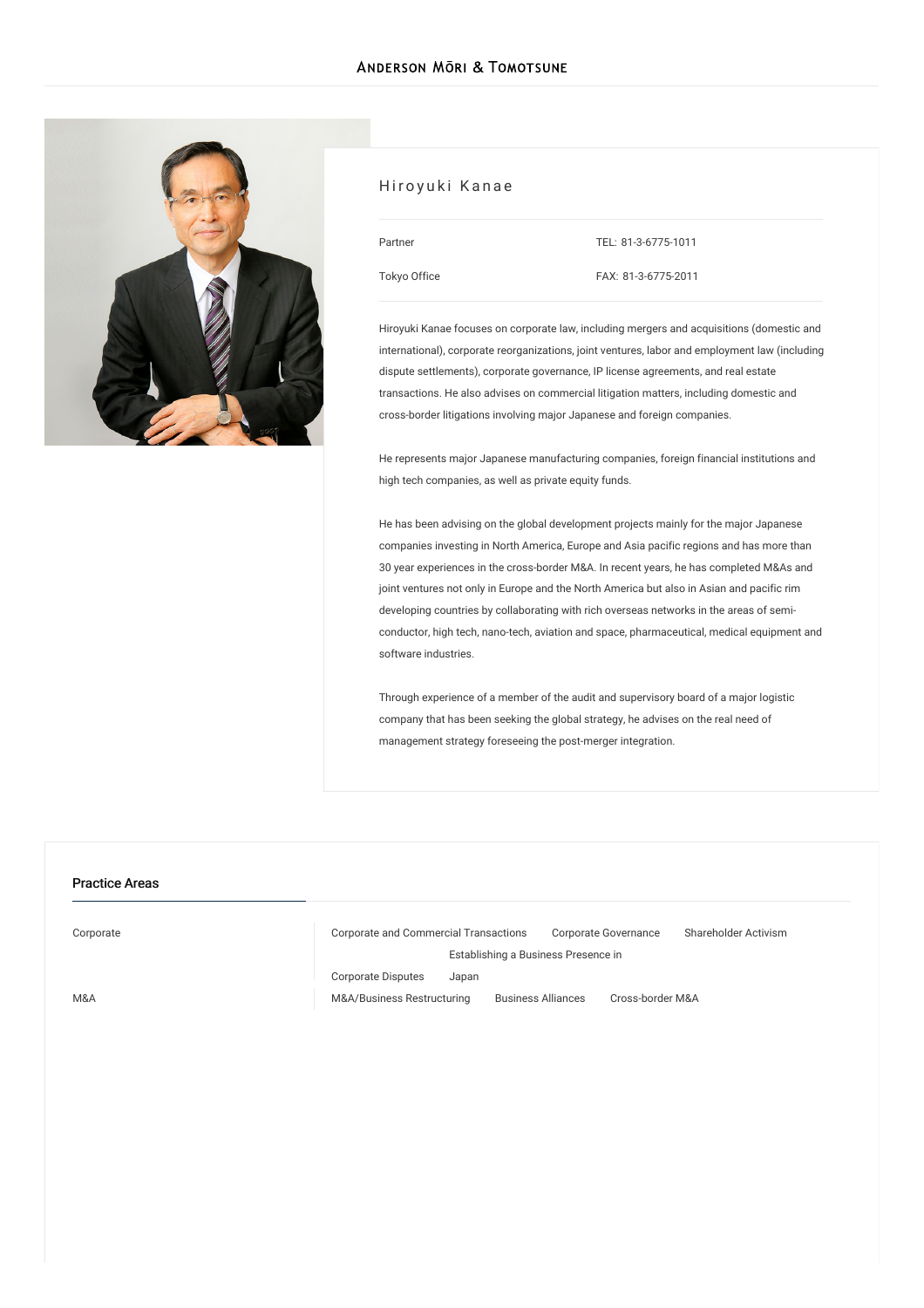| Labor and Employment                 | Labor and Employment                                                                            |  |  |
|--------------------------------------|-------------------------------------------------------------------------------------------------|--|--|
|                                      | <b>Disputes</b><br>Harassment                                                                   |  |  |
|                                      | Labor and Employment Issues Associated with Corporate                                           |  |  |
|                                      | Restructuring                                                                                   |  |  |
|                                      | Working Conditions including Salary, Retirement Allowance, and                                  |  |  |
|                                      | Pension                                                                                         |  |  |
|                                      | Safety and Well-being of Employees including Mental Health                                      |  |  |
|                                      | <b>Issues</b>                                                                                   |  |  |
|                                      | Executive (Board Members and Auditors)                                                          |  |  |
|                                      | Issues                                                                                          |  |  |
|                                      | Drafting and Review of Work Rules and Employment                                                |  |  |
|                                      | Contracts<br>Immigration-related Services                                                       |  |  |
|                                      | Labor and Employment Law                                                                        |  |  |
|                                      | Compliance                                                                                      |  |  |
| <b>Real Estate</b>                   | <b>Real Estate</b><br><b>Real Estate</b><br><b>Real Estate Dispute</b>                          |  |  |
|                                      | Transactions<br>Resolution<br>Investment                                                        |  |  |
| <b>Dispute Resolution</b>            | <b>General Commercial Litigation</b><br>International Litigation and Cross-Border Disputes      |  |  |
|                                      | Labor and Employment                                                                            |  |  |
|                                      | <b>Product Liability Disputes</b><br><b>Disputes</b>                                            |  |  |
|                                      | Financial and Securities Dispute Resolution<br><b>Companies Act related Disputes</b>            |  |  |
|                                      | <b>International Arbitration</b>                                                                |  |  |
| <b>International Practice</b>        | Mainland China<br>Hong Kong<br>India<br>Indonesia<br>Taiwan<br>Korea<br>Singapore               |  |  |
|                                      | Thailand<br>Vietnam<br>Philippines<br>Other ASEAN countries<br><b>United States</b><br>Malaysia |  |  |
|                                      | Middle                                                                                          |  |  |
|                                      | EU<br>East                                                                                      |  |  |
| Government Investigations and Crisis | Government investigations<br>Global compliance                                                  |  |  |
| Management                           |                                                                                                 |  |  |

| <b>Topics</b>                |                                                                                                         |
|------------------------------|---------------------------------------------------------------------------------------------------------|
| Articles<br>May 2022         | International Fraud & Asset Tracing 2022 - Japan Law and Practice                                       |
| Achievements<br>Apr 14, 2022 | Best Lawyers 2023                                                                                       |
| Articles<br>Apr 2022         | Commercial Dispute Resolution - Essential Intelligence: Fraud, Asset Tracing & Recovery (Japan Chapter) |

# Practice Groups

Corporate Transaction Group **Dispute Resolution Group** Corporate Transaction Group

Asia and Emerging Countries Practice Group Technology & Information Practice Group Life Sciences and Health Care Practice Group

# Background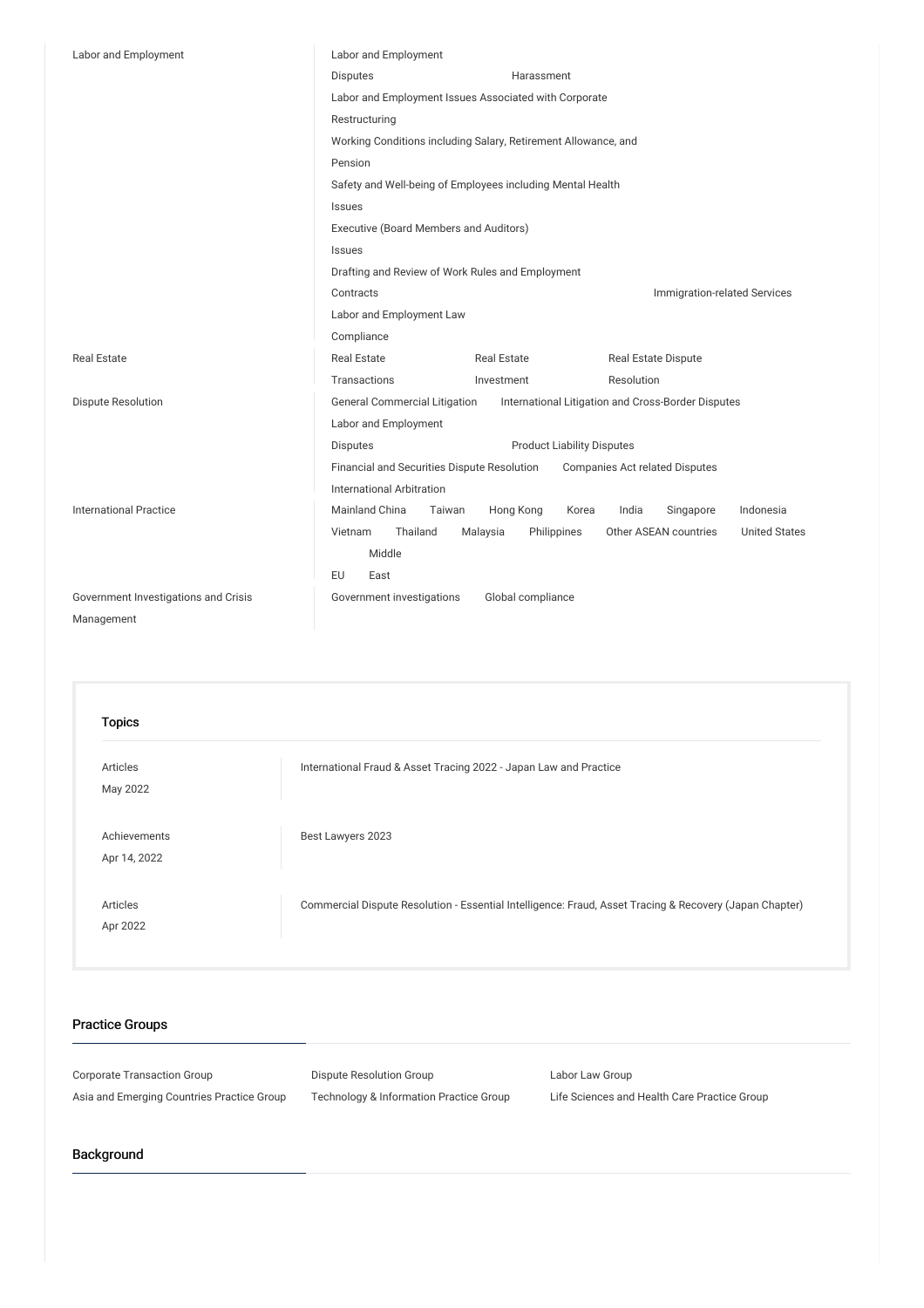| Mar 1976 | Waseda University (LL.B.)                              |
|----------|--------------------------------------------------------|
| Jun 1987 | University of Illinois Urbana-Champaign College of Law |
|          | (M.C.L.)                                               |
| Sep 1987 | Coudert Brothers (New York Office)                     |

#### Publications

| International Fraud & Asset Tracing 2022 - Japan Law and Practice<br><b>Chambers Global Practice Guides</b>                          | May 2022 |
|--------------------------------------------------------------------------------------------------------------------------------------|----------|
| Commercial Dispute Resolution - Essential Intelligence: Fraud, Asset Tracing & Recovery (Japan Chapter)<br><b>Commercial Dispute</b> | Apr 2022 |
| Resolution - Essential Intelligence: Fraud, Asset Tracing & Recovery 2022                                                            |          |
| <b>ICC FraudNet Global Annual</b><br>Recent Developments in Pursuing Claims Against Organized Crime Group Representatives in Japan   | Feb 2022 |
| Report 2022                                                                                                                          |          |
| <b>Chambers Global Practice Guides</b><br>International Fraud & Asset Tracing 2021                                                   | May 2021 |
| Commercial Dispute Resolution - Essential Intelligence: Fraud, Asset Tracing & Recovery (Japan Chapter)<br><b>Commercial Dispute</b> | Mar 2021 |
| Resolution                                                                                                                           |          |
| Case Study of the Coincheck Cryptocurrency Hack: A Major Japanese CryptocurrencyExchange Lost "NEM" worth USD \$530 million          | Jan 2021 |
| ICC FraudNet GLOBAL REPORT 2021<br>due to Cyber-Attack                                                                               |          |
| Commercial Dispute Resolution - Essential Intelligence: Fraud, Asset Tracing & Recovery (Japan Chapter)<br><b>Commercial Dispute</b> | Mar 2020 |
| Resolution                                                                                                                           |          |
| "M&A Information Platform" published by<br>Crowdfunding changes the Japanese investment style - Grassroot fundraising                | Nov 2017 |
| <b>INCGROW</b>                                                                                                                       |          |
| Challenge of Seven-I holdings Co., Ltd in USA - A unique case where a Japanese business acquired its licenser / parent co.<br>"M&A   | May 2017 |
| Information Platform" published by INCGROW                                                                                           |          |
| Overseas development and localization of Sushi business through franchise<br>"M&A Information Platform" published by INCGROW         | Feb 2017 |
| Essential Points of Japan M&A Practice<br>Shoji Homu                                                                                 | May 2015 |
| Basic Understanding of Practical M&A<br>Shoji Homu Co., Ltd.                                                                         | May 2015 |
| Corporate governance method which promotes the enterprise management - Enhancement of Auditors's role<br>THE LAWYERS                 | Feb 2015 |
| Update of US Business Law- Employment and Labor Issues<br>THE LAWYERS                                                                | Apr 2013 |
| Practical Guide of Labor Law for Managers                                                                                            | Feb 2013 |
| Principles, Practice and Forms of New Insolvency Law (Foreign Bankruptcy) 2nd Edition<br>Minjihokenkyukai Co,. Itd.                  | Sep 2008 |

#### Lectures

| Case Study: Coincheck Cryptocurrency Hack                                   | <b>ICC FraudNet</b>                                                     | Mar 18, 2021 |
|-----------------------------------------------------------------------------|-------------------------------------------------------------------------|--------------|
| Key issues and negotiation points of Business Alliance and Cross-border M&A | Kinyuzaimukenkyukai                                                     | Mar 5, 2019  |
| Dynamics and key points of Cross-border M&A                                 | Financial Management Forums, Inc.                                       | Mar 1, 2018  |
| Dynamics and key points of Cross-border M&A                                 | Financial Management Forums, Inc.                                       | Mar 2, 2017  |
| International Sanctions Compliance Seminar                                  | Anderson Mori & Tomotsune, Hughes Hubbard & Reed LLP, Slaughter and May | Apr 19, 2016 |